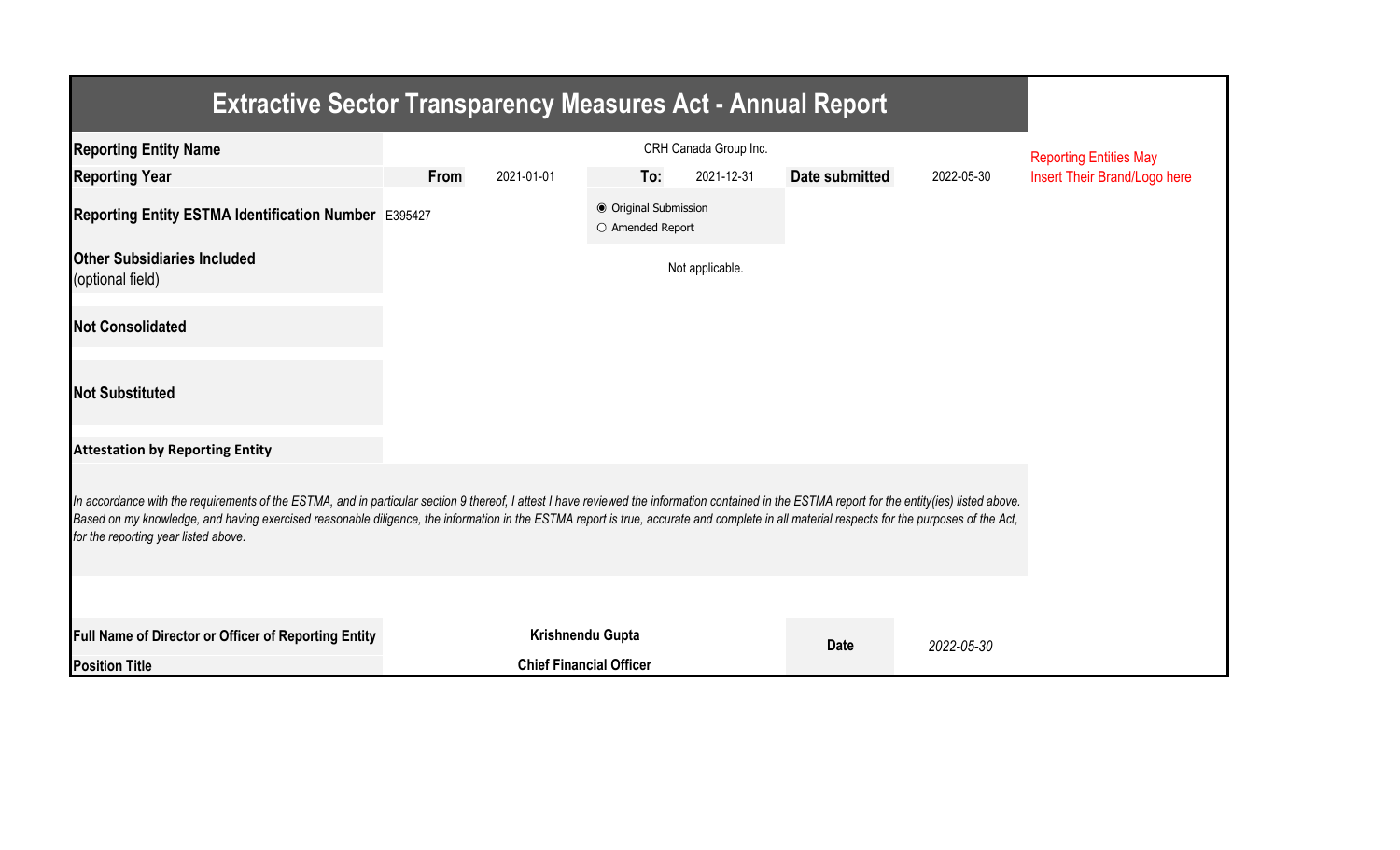|                                          |                                                                        |                                                                                 |                       |                  |           | <b>Extractive Sector Transparency Measures Act - Annual Report</b> |                |                  |                                               |                                      |                     |  |  |
|------------------------------------------|------------------------------------------------------------------------|---------------------------------------------------------------------------------|-----------------------|------------------|-----------|--------------------------------------------------------------------|----------------|------------------|-----------------------------------------------|--------------------------------------|---------------------|--|--|
| <b>Reporting Year</b>                    | From:                                                                  | 2021-01-01                                                                      | To:                   | 2021-12-31       |           |                                                                    |                |                  |                                               |                                      |                     |  |  |
| <b>Reporting Entity Name</b>             |                                                                        |                                                                                 | CRH Canada Group Inc. |                  |           | <b>Currency of the Report</b>                                      | CAD            |                  |                                               |                                      |                     |  |  |
| <b>Reporting Entity ESTMA</b>            |                                                                        |                                                                                 |                       |                  |           |                                                                    |                |                  |                                               |                                      |                     |  |  |
| <b>Identification Number</b>             | E395427                                                                |                                                                                 |                       |                  |           |                                                                    |                |                  |                                               |                                      |                     |  |  |
| <b>Subsidiary Reporting Entities (if</b> |                                                                        |                                                                                 |                       |                  |           |                                                                    |                |                  |                                               |                                      |                     |  |  |
| necessary)                               |                                                                        |                                                                                 |                       |                  |           |                                                                    |                |                  |                                               |                                      |                     |  |  |
|                                          | <b>Payments by Payee</b>                                               |                                                                                 |                       |                  |           |                                                                    |                |                  |                                               |                                      |                     |  |  |
|                                          |                                                                        |                                                                                 |                       |                  |           |                                                                    |                |                  |                                               |                                      |                     |  |  |
| Country                                  | Payee Name <sup>1</sup>                                                | Departments, Agency, etc<br>within Payee that Received<br>Payments <sup>2</sup> | <b>Taxes</b>          | <b>Royalties</b> | Fees      | <b>Production Entitlements</b>                                     | <b>Bonuses</b> | <b>Dividends</b> | Infrastructure<br><b>Improvement Payments</b> | <b>Total Amount paid to</b><br>Payee | Notes <sup>34</sup> |  |  |
| Canada -Ontario                          | PROVINCE OF ONTARIO                                                    | ONTARIO AGGREGATE<br>RESOURCES CORP.                                            |                       |                  | 3,070,000 |                                                                    |                |                  |                                               | 3,070,000                            |                     |  |  |
| Canada -Ontario                          | TOWN OF HALTON HILLS CORP                                              |                                                                                 | 480,000               |                  |           |                                                                    |                |                  |                                               | 480,000                              |                     |  |  |
| Canada -Ontario                          | <b>HALDIMAND COUNTY</b>                                                |                                                                                 | 110,000               |                  |           |                                                                    |                |                  |                                               | 110,000                              |                     |  |  |
| Canada -Ontario                          | CITY OF KAWARTHA LAKES                                                 |                                                                                 | 110,000               |                  |           |                                                                    |                |                  |                                               | 110,000                              |                     |  |  |
| Canada -Ontario                          | CITY OF VAUGHAN                                                        |                                                                                 | 140,000               |                  |           |                                                                    |                |                  |                                               | 140,000                              |                     |  |  |
| Canada -Ontario                          | REGIONAL MUNICIPALITY OF<br><b>HALTON</b>                              |                                                                                 |                       |                  | 440,000   |                                                                    |                |                  |                                               | 440,000                              |                     |  |  |
| Canada -Ontario                          | TOWNSHIP OF CRAMAHE                                                    |                                                                                 | 190,000               |                  |           |                                                                    |                |                  |                                               | 190,000                              |                     |  |  |
| Canada -Ontario                          | <b>CONSERVATION HALTON</b><br><b>FOUNDATION</b>                        |                                                                                 |                       |                  | 110,000   |                                                                    |                |                  |                                               | 110,000                              |                     |  |  |
| Canada -Ontario                          | <b>CITY OF HAMILTON</b>                                                |                                                                                 | 100,000               |                  |           |                                                                    |                |                  |                                               | 100,000                              |                     |  |  |
| Canada -Ontario                          | TOWN OF MILTON                                                         | <b>TAX DEPARTMENT</b>                                                           | 180,000               |                  |           |                                                                    |                |                  |                                               | 180,000                              |                     |  |  |
| Canada - Quebec                          | MUNICIPALITE ST-THOMAS                                                 |                                                                                 | 110,000               |                  |           |                                                                    |                |                  |                                               | 110,000                              |                     |  |  |
| Canada - Quebec                          | VILLE DE JOLIETTE                                                      |                                                                                 | 480,000               |                  |           |                                                                    |                |                  |                                               | 480,000                              |                     |  |  |
| Canada - Quebec                          | MUNICIPALITÉ SAINT-JACQUES-<br>LE-MINEUR                               |                                                                                 | 310,000               |                  |           |                                                                    |                |                  |                                               | 310,000                              |                     |  |  |
| Canada - Quebec                          | VILLE DE MIRABEL                                                       |                                                                                 | 540,000               |                  |           |                                                                    |                |                  |                                               | 540,000                              |                     |  |  |
| Canada - Quebec                          | MUNICIPALITÉ RÉGIONALE DE<br>COMTÉ DE MARGUERITE-<br><b>D'YOUVILLE</b> |                                                                                 | 680,000               |                  |           |                                                                    |                |                  |                                               | 680,000                              |                     |  |  |
| Canada - Quebec                          | VILLE DE LAVAL                                                         |                                                                                 | 2,880,000             |                  |           |                                                                    |                |                  |                                               | 2,880,000                            |                     |  |  |
|                                          |                                                                        |                                                                                 |                       |                  |           |                                                                    |                |                  |                                               |                                      |                     |  |  |
|                                          |                                                                        |                                                                                 |                       |                  |           |                                                                    |                |                  |                                               |                                      |                     |  |  |
|                                          |                                                                        |                                                                                 |                       |                  |           |                                                                    |                |                  |                                               |                                      |                     |  |  |
|                                          |                                                                        |                                                                                 |                       |                  |           |                                                                    |                |                  |                                               |                                      |                     |  |  |
|                                          |                                                                        |                                                                                 |                       |                  |           |                                                                    |                |                  |                                               |                                      |                     |  |  |
|                                          |                                                                        |                                                                                 |                       |                  |           |                                                                    |                |                  |                                               |                                      |                     |  |  |
|                                          |                                                                        |                                                                                 |                       |                  |           |                                                                    |                |                  |                                               |                                      |                     |  |  |
|                                          |                                                                        |                                                                                 |                       |                  |           |                                                                    |                |                  |                                               |                                      |                     |  |  |
|                                          |                                                                        |                                                                                 |                       |                  |           |                                                                    |                |                  |                                               |                                      |                     |  |  |
|                                          |                                                                        |                                                                                 |                       |                  |           |                                                                    |                |                  |                                               |                                      |                     |  |  |
|                                          |                                                                        |                                                                                 |                       |                  |           |                                                                    |                |                  |                                               |                                      |                     |  |  |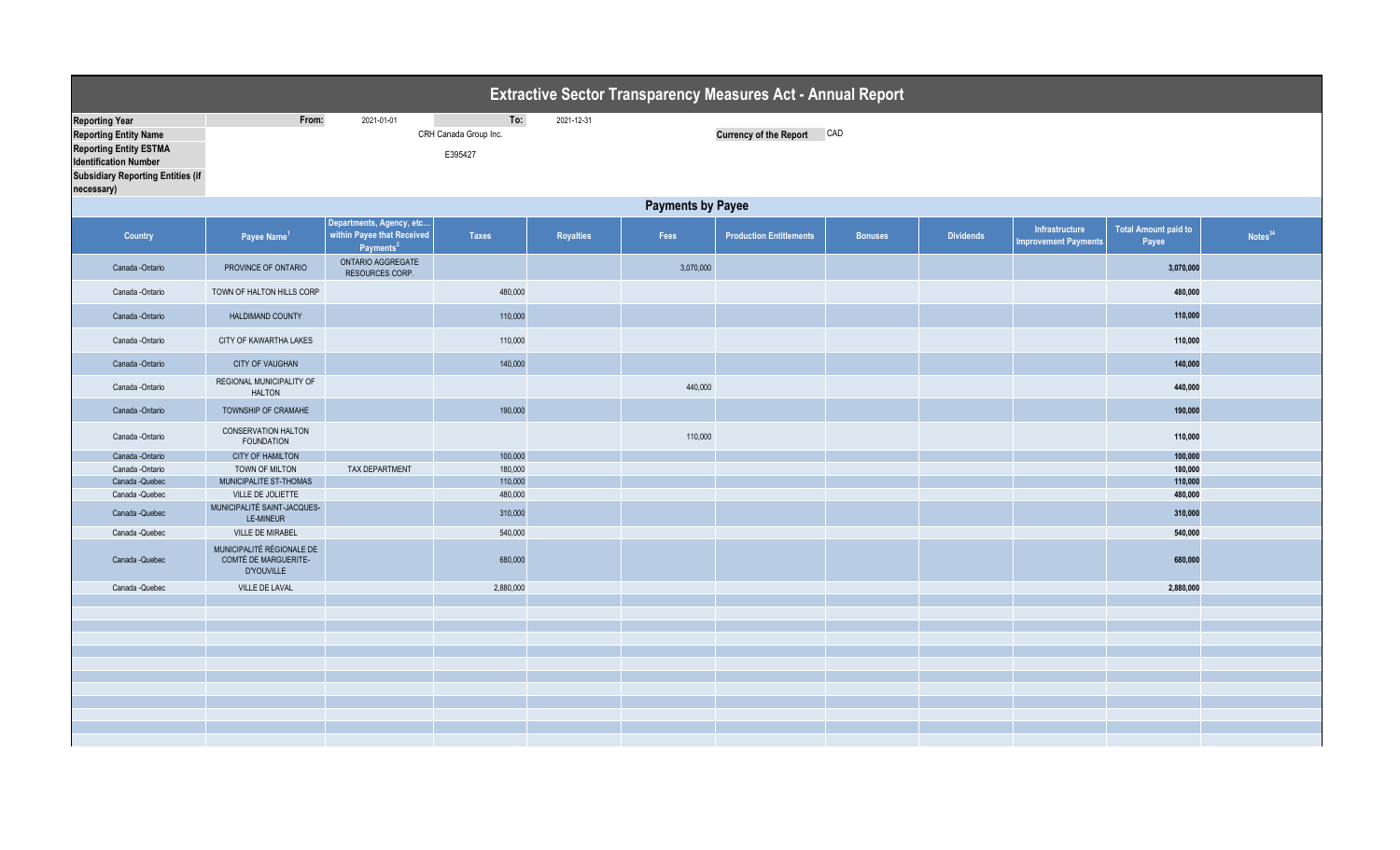| <b>Extractive Sector Transparency Measures Act - Annual Report</b>                     |                          |                                                                                 |                              |                  |      |                                              |                |                  |                                               |                               |                     |  |
|----------------------------------------------------------------------------------------|--------------------------|---------------------------------------------------------------------------------|------------------------------|------------------|------|----------------------------------------------|----------------|------------------|-----------------------------------------------|-------------------------------|---------------------|--|
| <b>Reporting Year</b><br><b>Reporting Entity Name</b><br><b>Reporting Entity ESTMA</b> | From:                    | 2021-01-01                                                                      | To:<br>CRH Canada Group Inc. | 2021-12-31       |      | <b>Currency of the Report</b>                | CAD            |                  |                                               |                               |                     |  |
| <b>Identification Number</b><br><b>Subsidiary Reporting Entities (if</b><br>necessary) | E395427                  |                                                                                 |                              |                  |      |                                              |                |                  |                                               |                               |                     |  |
|                                                                                        | <b>Payments by Payee</b> |                                                                                 |                              |                  |      |                                              |                |                  |                                               |                               |                     |  |
| Country                                                                                | Payee Name <sup>1</sup>  | Departments, Agency, etc<br>within Payee that Received<br>Payments <sup>2</sup> | <b>Taxes</b>                 | <b>Royalties</b> | Fees | <b>Production Entitlements</b>               | <b>Bonuses</b> | <b>Dividends</b> | Infrastructure<br><b>Improvement Payments</b> | Total Amount paid to<br>Payee | Notes <sup>34</sup> |  |
| <b>Additional Notes:</b>                                                               |                          |                                                                                 |                              |                  |      | Amounts are rounded to the nearest \$10,000. |                |                  |                                               |                               |                     |  |